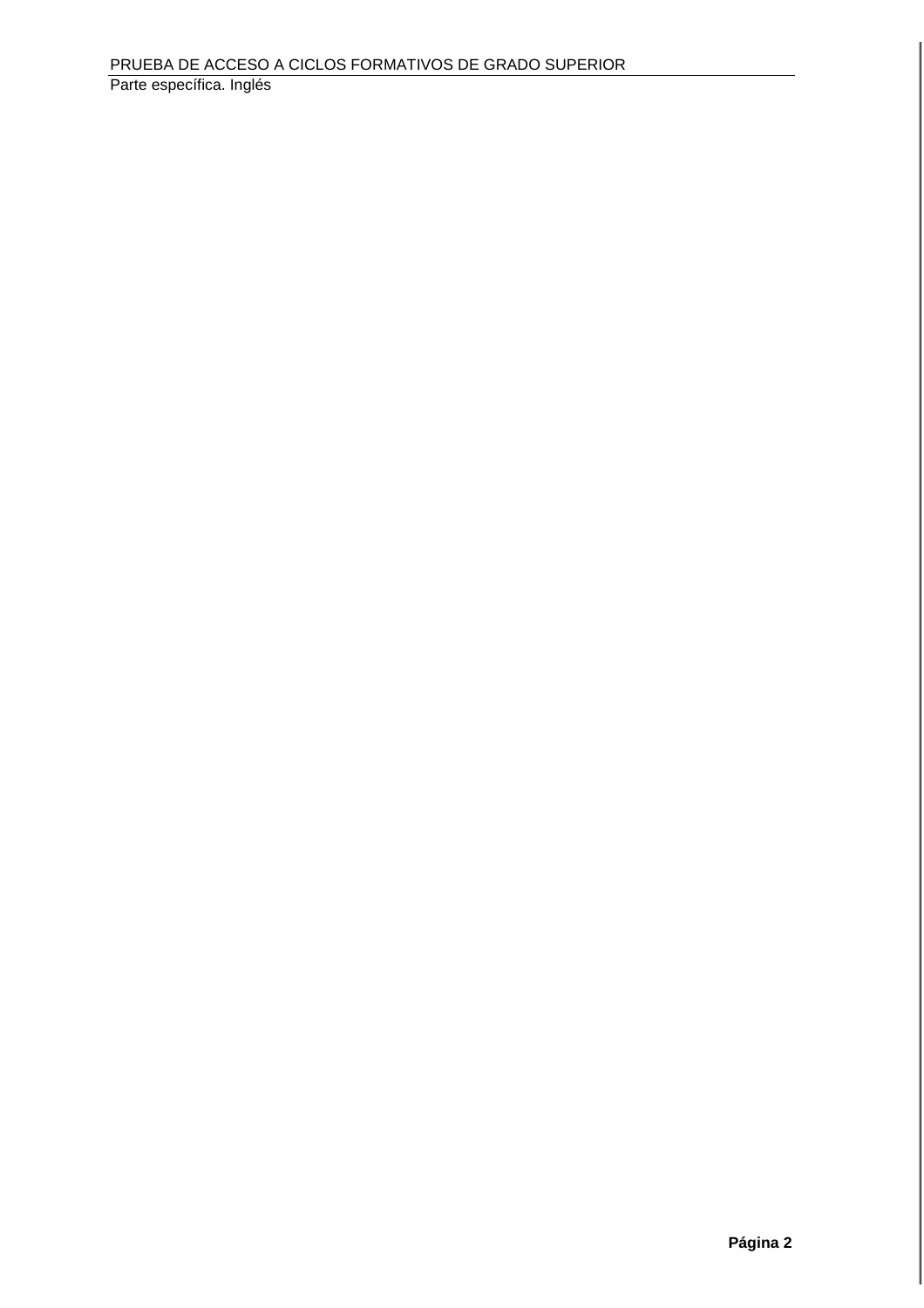#### **INSTRUCCIONES GENERALES PARA EL USO DEL CUADERNILLO DE EXAMEN**

- − Escriba con letras mayúsculas los datos que se le piden en la portada.
- − No escriba en los espacios sombreados.
- − Para las respuestas, use los espacios en blanco existentes previstos al efecto.
- − Lea atentamente las instrucciones para la realización de cada ejercicio y los criterios de puntuación y calificación de cada pregunta o apartado.
- − Escriba las respuestas con letra clara.
- − Si se equivoca, tache el error con una línea: esta respuesta es un ejemplo

#### **CRITERIOS DE CALIFICACIÓN**

| <b>EJERCICIO</b> | <b>PUNTUACIÓN</b><br><b>MÁXIMA</b> | <b>CRITERIOS</b>                                                                                                                                                                                              |
|------------------|------------------------------------|---------------------------------------------------------------------------------------------------------------------------------------------------------------------------------------------------------------|
|                  | 1 punto                            | Hasta 1 punto por contestar correctamente a la<br>pregunta, teniendo en cuenta la comprensión del<br>texto, la expresión y el no copiar directamente del<br>texto                                             |
| $\mathfrak{p}$   | 1 punto                            | Hasta 1 punto por contestar correctamente a la<br>pregunta, teniendo en cuenta la comprensión del<br>texto, la expresión y el no copiar directamente del<br>texto                                             |
| 3                | 1 punto                            | Hasta 1 punto por contestar correctamente a la<br>pregunta, teniendo en cuenta la comprensión del<br>texto, la expresión y el no copiar directamente del<br>texto                                             |
| 4                | 1 punto                            | Hasta 1 punto por el dominio léxico                                                                                                                                                                           |
| 5                | 2 puntos                           | Hasta 2 puntos por el correcto manejo<br>de<br>estructuras gramaticales                                                                                                                                       |
| 6                | 4 puntos                           | $\overline{4}$<br>puntos por la expresión<br>Hasta<br>escrita,<br>coherencia, fluidez, organización, creatividad,<br>corrección, claridad y adecuación. Se deberá<br>alcanzar el mínimo de palabras requerido |

LOS ENCARGADOS DE LA APLICACIÓN DE LA PRUEBA LES ADVERTIRÁN DEL TIEMPO DE FINALIZACIÓN DE LA MISMA 5 MINUTOS ANTES DEL FINAL.

DISPONE DE DOS HORAS PARA LA REALIZACIÓN DE TODOS LOS EJERCICIOS DE ESTA PARTE.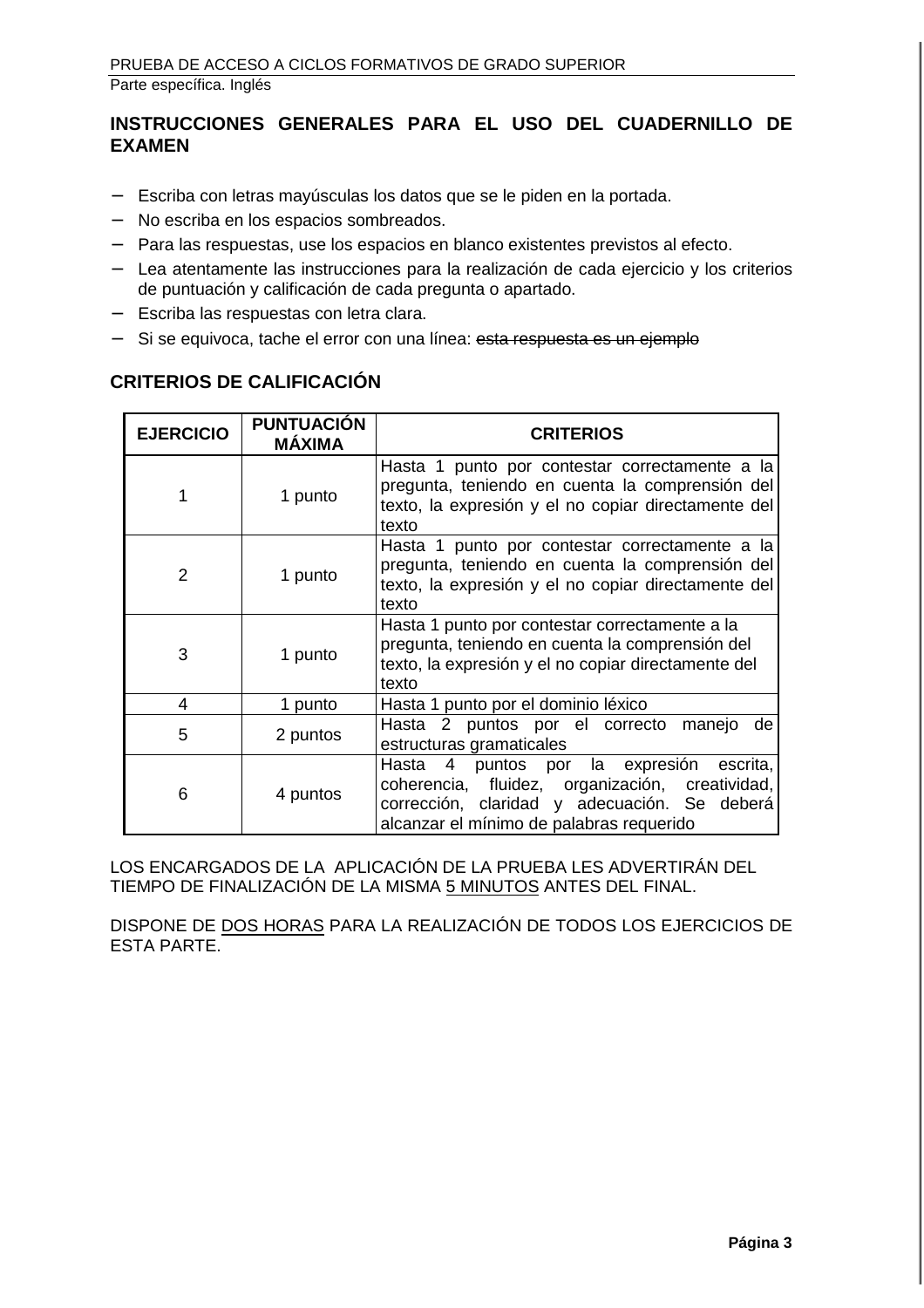#### **READING**

Read the following text carefully and answer the questions.

*New Yorkers, people living in New York, say some terrible things about their public transport system, specially the underground. Most of them hate it or are scared to use it. For tourists, it is just another dangerous aspect of New York, although many do not know that it exists. The underground, which is also called subway or tube, should have another name, as, strictly speaking, more than half of it is elevated and does not go "under the ground".* 

In the last years the trains have been painted with graffiti, which has caused different *opinions. For some people, the graffiti is bad, violent and destructive and the perpetrators should pay for all the damage they cause, as they are just vandalizing. However, there are other people who think that graffiti is modern art and these young people are the artists of the future and the voice of their generation.* 

*But this is not the only art that you can find in the underground. In every station you can find many musicians who play every kind of music: from classical music to rap and from rock to jazz. Some say the finest musicians of New York learnt his job in the cold and windy stations, playing everyday just for the coins people give them. Nowadays, there so many musicians who want to play in the subway that they have to go through an audition before they can play their music and earn their living there.* 

*The New York underground seems to be the best way to move around the city. The streets are crowded and the roads are impossible as the traffic is too heavy and there is nowhere to park. The private automobile has no future in this city and this is the reason why many New Yorkers do not own a car. Something unbelievable for many Europeans.*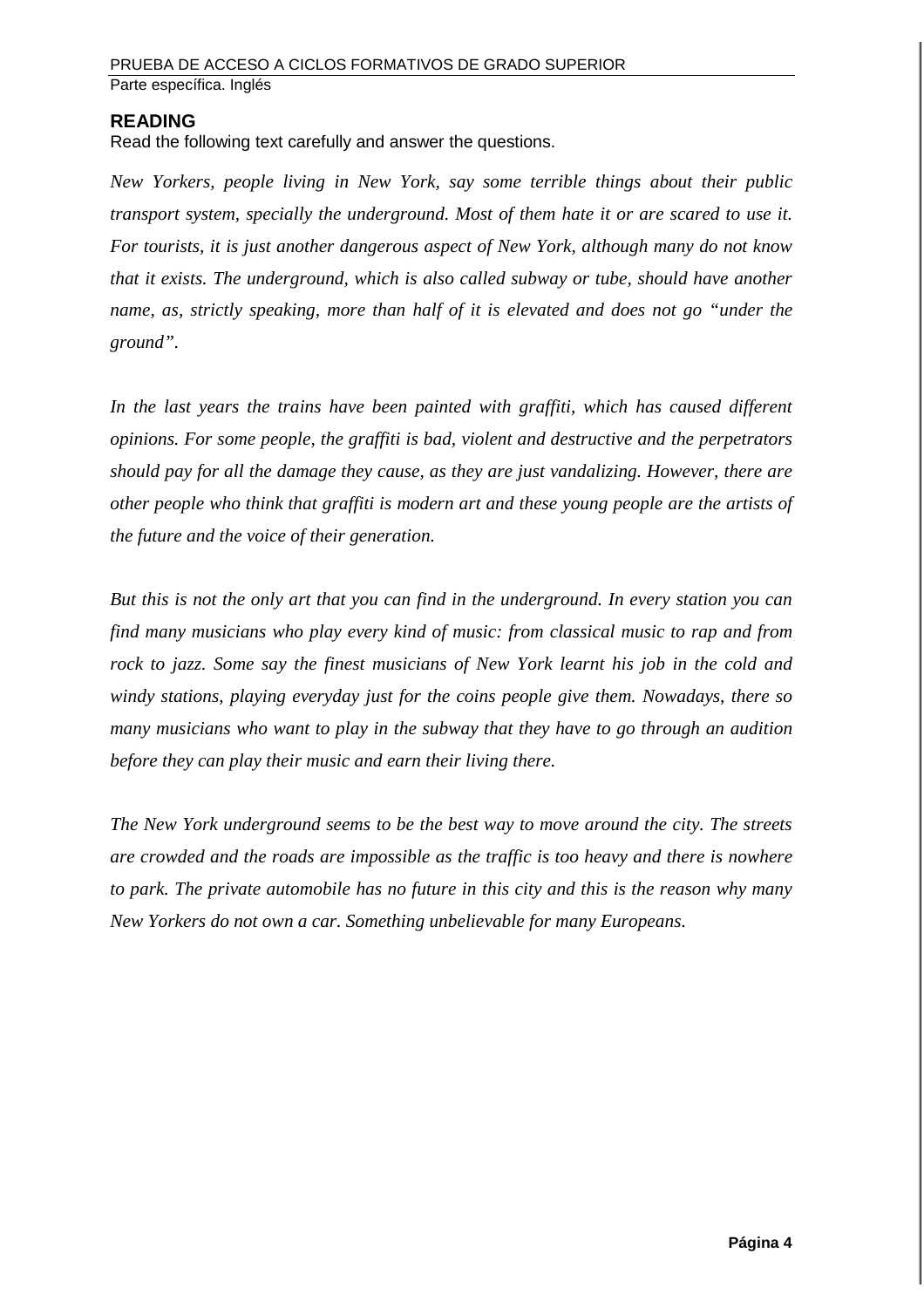#### **READING.**

**Answer these questions in your own words. Base your answers on the information from the text.** 

- 1. What do tourists think about the underground?
- 2. Why do some people think that the underground should have another name?
- 3. Is the private automobile a good way to move around New York?

#### **VOCABULARY**

- 4. Find words in the text for the following definitions
- People who visit places for pleasure, especially when they are on holiday

- Words or pictures written on walls, signs, public places….

- People who commit an illegal act

\_\_\_\_\_\_\_\_\_\_\_\_\_\_\_\_\_\_\_\_\_\_\_\_\_\_\_\_\_

\_\_\_\_\_\_\_\_\_\_\_\_\_\_\_\_\_\_\_\_\_\_\_\_\_\_\_\_\_

- People who play a musical instrument

\_\_\_\_\_\_\_\_\_\_\_\_\_\_\_\_\_\_\_\_\_\_\_\_\_\_\_\_\_

\_\_\_\_\_\_\_\_\_\_\_\_\_\_\_\_\_\_\_\_\_\_\_\_\_\_\_\_\_

#### **GRAMMAR**

- 5. Put the verbs in the right tense
- If you go to New York, you \_\_\_\_\_\_\_\_ (see) a lot of cars in the streets
- While I\_\_\_\_\_\_\_\_\_\_ (walk) along the street I \_\_\_\_\_\_\_\_ (stop) to listen to a rock group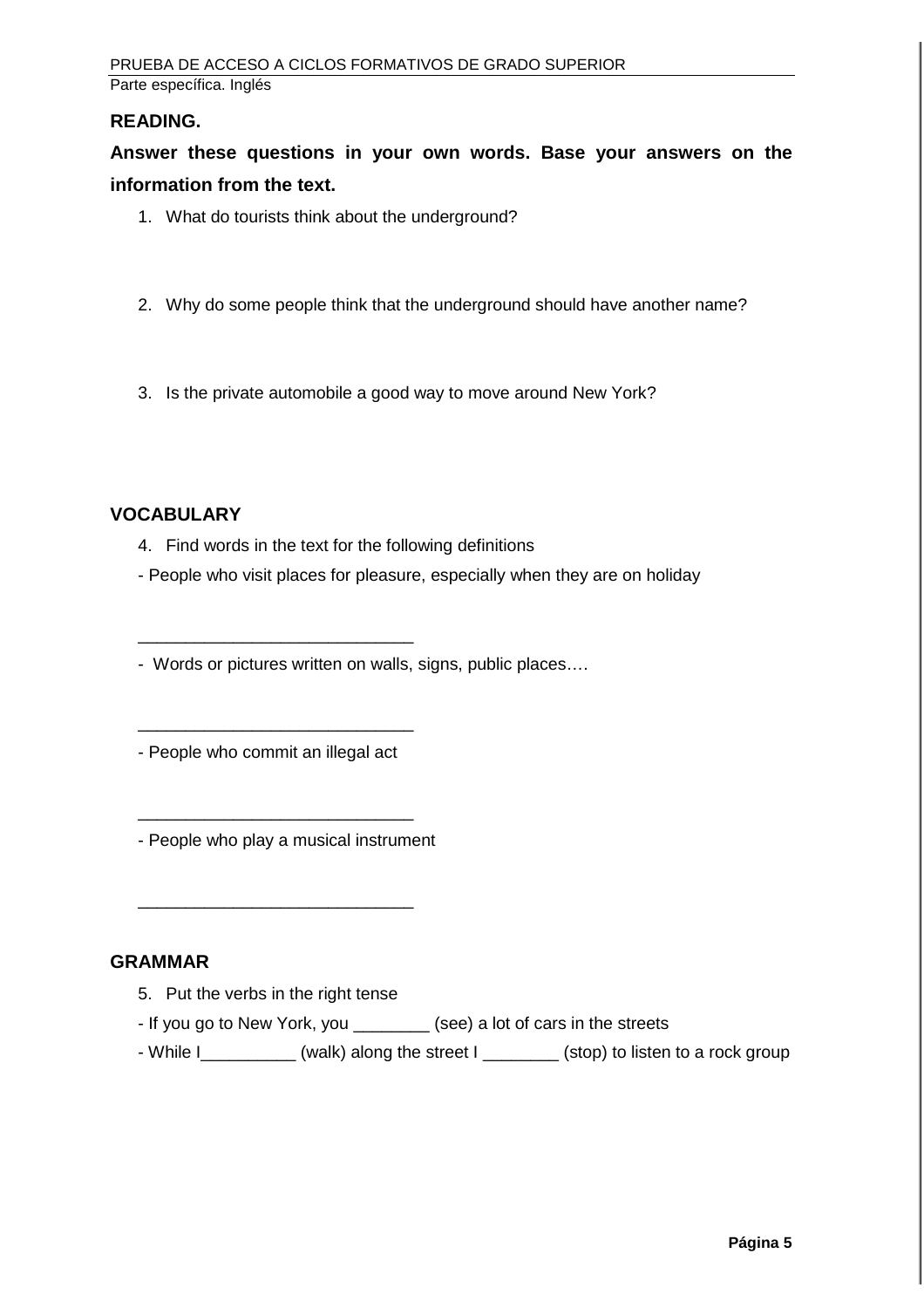#### **WRITING**

6. Write a text 70-120 words:

#### **"The holidays I will never forget"**

Do not forget to write about the following points:

- -The name of the place.
- The things that you liked and you did not like
- The most important things that happened to you
- Other people you met there